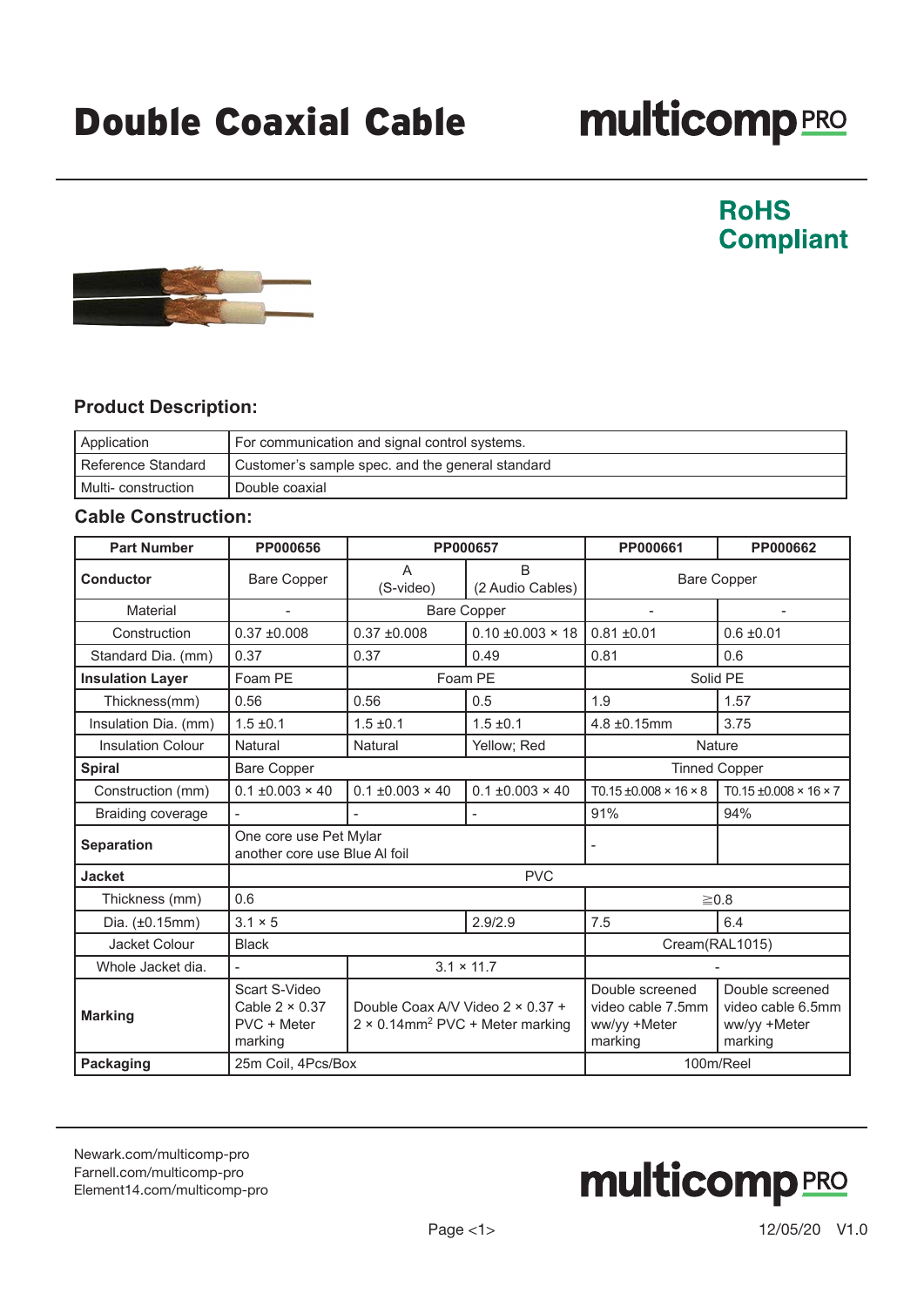## **multicomp**PRO

#### **PP000656**



#### **Electrical Characteristics:**

| Max. DC Resistance at 20 $^{\circ}$ C ( $\Omega$ /Km) |                |  |
|-------------------------------------------------------|----------------|--|
| Conductor                                             | 172            |  |
| Screen                                                | 59             |  |
| Insulation DC Resistance at<br>20°C (ΜΩ*ΚΜ)           | >500           |  |
| Rated Temperature(°C)                                 | $-20$ to $+70$ |  |
| Rated Voltage(V)                                      | 30             |  |
| Capacitance(pF/m)                                     | 70±5pF/m       |  |
| Velocity of propagation                               | 73% min        |  |
| Characteristic impedance                              | 62 ±5Ω         |  |
| Attenuation at $20^{\circ}$ C (dB/100m) (+/-15%)      |                |  |
| 5MHz                                                  | 4              |  |
| 10MHz                                                 | 5.6            |  |
| 20MHz                                                 | 8.4            |  |
| 50MHz                                                 | 13.9           |  |
| 100MHz                                                | 19.8           |  |

#### **PP000657**



#### **Electrical Characteristics:**

| Max. DC Resistance at 20 $\degree$ C ( $\Omega$ /Km) |                |  |
|------------------------------------------------------|----------------|--|
| A                                                    | 172            |  |
| B                                                    | 132            |  |
| Insulation DC Resistance at<br>20°C (ΜΩ*ΚΜ)          | >500           |  |
| Rated Temperature(°C)                                | $-20$ to $+70$ |  |
| Rated Voltage(V)                                     | 30             |  |
| Capacitance(pF/m)<br>(Audio Cable)                   | 100pF/m        |  |
| Attenuation at 20°C (dB/100m) (+/-15%)               |                |  |
| 5MHz                                                 | 4              |  |
| 10MHz                                                | 5.6            |  |
| 20MHz                                                | 8.4            |  |
| 50MHz                                                | 13.9           |  |
| 100MHz                                               | 19.8           |  |

[Newark.com/multicomp-](https://www.newark.com/multicomp-pro)pro [Farnell.com/multicomp](https://www.farnell.com/multicomp-pro)-pro [Element14.com/multicomp-pro](https://element14.com/multicomp-pro)